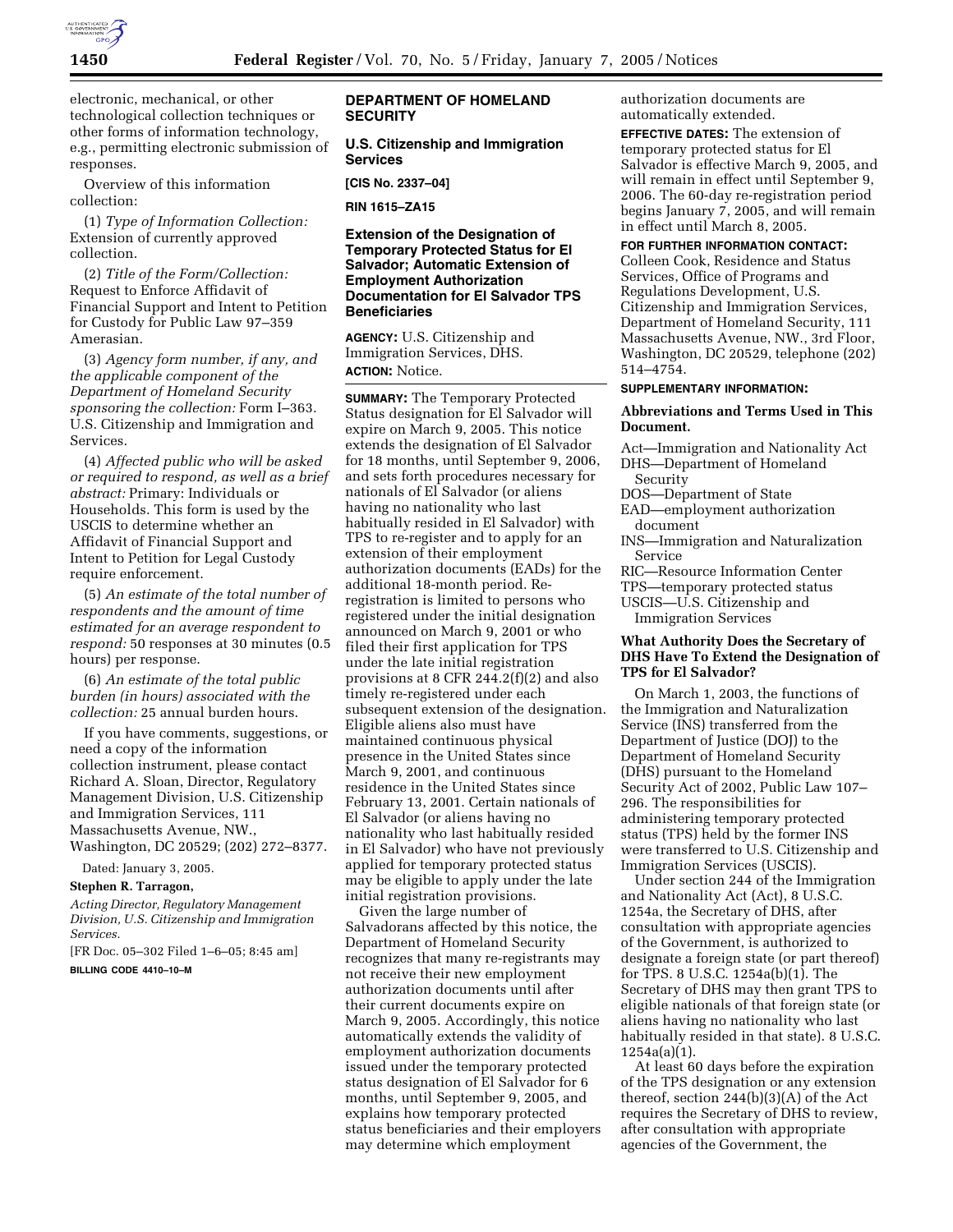conditions in a foreign state designated for TPS to determine whether the conditions for a TPS designation continue to be met and, if so, the length of an extension of the TPS designation. 8 U.S.C. 1254a(b)(3)(A). If the Secretary of DHS determines that the foreign state no longer meets the conditions for TPS designation, he shall terminate the designation, as provided in section 244(b)(3)(B) of the Act. 8 U.S.C. 1254a(b)(3)(B). Finally, if the Secretary of DHS does not determine that a foreign state (or part thereof) no longer meets the conditions for designation at least 60 days before the designation is due to end, section 244(b)(3)(C) of the Act provides for an automatic extension of TPS for an additional period of 6 months (or, in the discretion of the Secretary of DHS, a period of 12 or 18 months). 8 U.S.C. 1254a(b)(3)(C).

# **Why did the Secretary of DHS decide to extend the TPS designation for El Salvador?**

On March 9, 2001, a notice was published in the **Federal Register** at 66 FR 14214, designating El Salvador for TPS due to the devastation resulting from a series of severe earthquakes. The designation of El Salvador for TPS subsequently has been extended twice, with notice of such determinations published in the **Federal Register** (67 FR 46000; 68 FR 42071). The most recent extension became effective on September 9, 2003, and is due to end on March 9, 2005.

Over the past year, DHS and the Department of State (DOS) have continued to review conditions in El Salvador. Due to ongoing reconstruction of infrastructure and housing damaged by the earthquakes, the Secretary of DHS has determined that an 18-month extension of the TPS designation is warranted because El Salvador remains unable, temporarily, to adequately handle the return of its nationals. 8 U.S.C. 1254a(b)(1)(B). On October 15, 2004, DOS submitted a memorandum to USCIS recommending the extension of TPS for El Salvador (the DOS Recommendation).

DOS notes that the 2001 earthquakes damaged or destroyed over 300,000 houses in El Salvador leaving more than 1.5 million people, a quarter of the country's population, without adequate housing. According to a report in October 2004 from the USCIS Resource Information Center (RIC Report), El Salvador's Vice-Ministry of Housing reported in July 2004 that 102,000 houses had been rebuilt or were under construction. *Id.* Construction of another 11,500 houses is due to begin soon. *Id.* DOS estimates that almost 50% of the people who lost housing during the earthquakes are still without permanent shelter. (DOS Recommendation).

The earthquakes also severely damaged or destroyed over 35% of the nation's schools. (RIC Report). Significant progress has been made in school reconstruction. *Id.* El Salvador's Ministry of Education reported in February 2004 that five percent of the schools damaged by the earthquakes still needed to be rebuilt. *Id.* Nevertheless, over 250 schools still require repair at a cost of approximately \$21.7 million. (DOS Recommendation).

The pace of reconstruction of health infrastructure has been slower. The earthquakes caused severe damage to 55% of the nation's health infrastructure. (RIC Report). While the Government of El Salvador has made significant progress in the reconstruction of health centers, virtually no progress has been made in the reconstruction of hospitals. (DOS Recommendation). A World Bank loan for the reconstruction of hospitals was made available in 2004. *Id.* The Government of El Salvador expects to complete hospital reconstruction in 2007. *Id.,* (RIC Report).

Based upon this review, the Secretary of DHS, after consultation with appropriate Government agencies, finds that the conditions that prompted the designation of El Salvador for TPS continue to be met. 8 U.S.C.  $1254a(b)(3)(A)$ . There continues to be a substantial, but temporary, disruption in living conditions in El Salvador as the result of an environmental disaster, and El Salvador remains unable, temporarily to handle adequately the return of its nationals. 8 U.S.C. 1254a(b)(1)(B). On the basis of these findings, the Secretary of DHS concludes that the TPS designation for El Salvador should be extended for an additional 18-month period. 8 U.S.C. 1254a(b)(3)(C).

#### **If I currently have benefits through the TPS designation of El Salvador, should I re-register for TPS?**

Yes. If you already have received benefits through the TPS designation of El Salvador, your benefits will expire on March 9, 2005. Accordingly, individual TPS beneficiaries must comply with the re-registration requirements described below in order to maintain TPS benefits through September 9, 2006. TPS benefits include temporary protection against removal from the United States, as well as employment authorization, during the TPS designation period. 8 U.S.C. 1254a(a)(1).

# **If I am currently registered for TPS, how do I re-register under the extension?**

All persons previously granted TPS under the designation of El Salvador who wish to maintain such status must re-register under the extension by filing the following: (1) Form I–821, Application for Temporary Protected Status, without fee; (2) Form I–765, Application for Employment Authorization (see the chart below to determine whether you must submit the one hundred and seventy-five dollar (\$175) filing fee with Form I–765); and (3) a biometric service fee of seventy dollars (\$70) if you are 14 or older, or if you are under 14 and requesting an employment authorization document (EAD). The biometric service fee will not be waived. 8 CFR 103.2(e)(4)(i), (iii). Unlike previous registration periods, TPS applicants need not submit photographs with the TPS application because a photograph will be taken when the alien appears at an Application Support Center (ASC) for collection of biometrics. Aliens who have previously registered for TPS but whose applications remain pending should follow these instructions if they wish to renew their TPS benefits.

An application submitted without the required fees will be returned to the applicant. Please note that Form I–821 has been revised and the new form has a Revision Date of 11/5/04. The previous revision of Form I–821, with Revision Date 7/30/04, will be accepted through January 3, 2005. Applicants submitting the earlier revision of Form I–821 should submit their application materials as outlined in this **Federal Register** notice. After January 3, 2005, only the new form with Revision Date 11/05/04 will be accepted. Submissions of older versions of Form I–821 will be rejected. Unlike previous registration periods, all applications for reregistration and late-initial registration are to be submitted, with applicable fees, to the USCIS Lockbox in Chicago, Illinois as outlined in this **Federal Register** notice, during the 60-day reregistration period that begins January 7, 2005, and ends March 8, 2005. An interim EAD will not be issued unless the Form I–765, as part of the TPS registration package, has been pending with USCIS more than 90 days after all requested initial evidence has been received, including collection of the applicant's biometrics at an ASC. *See* 8 CFR 103.2(b)(10)(ii) and 8 CFR 274a.13(d).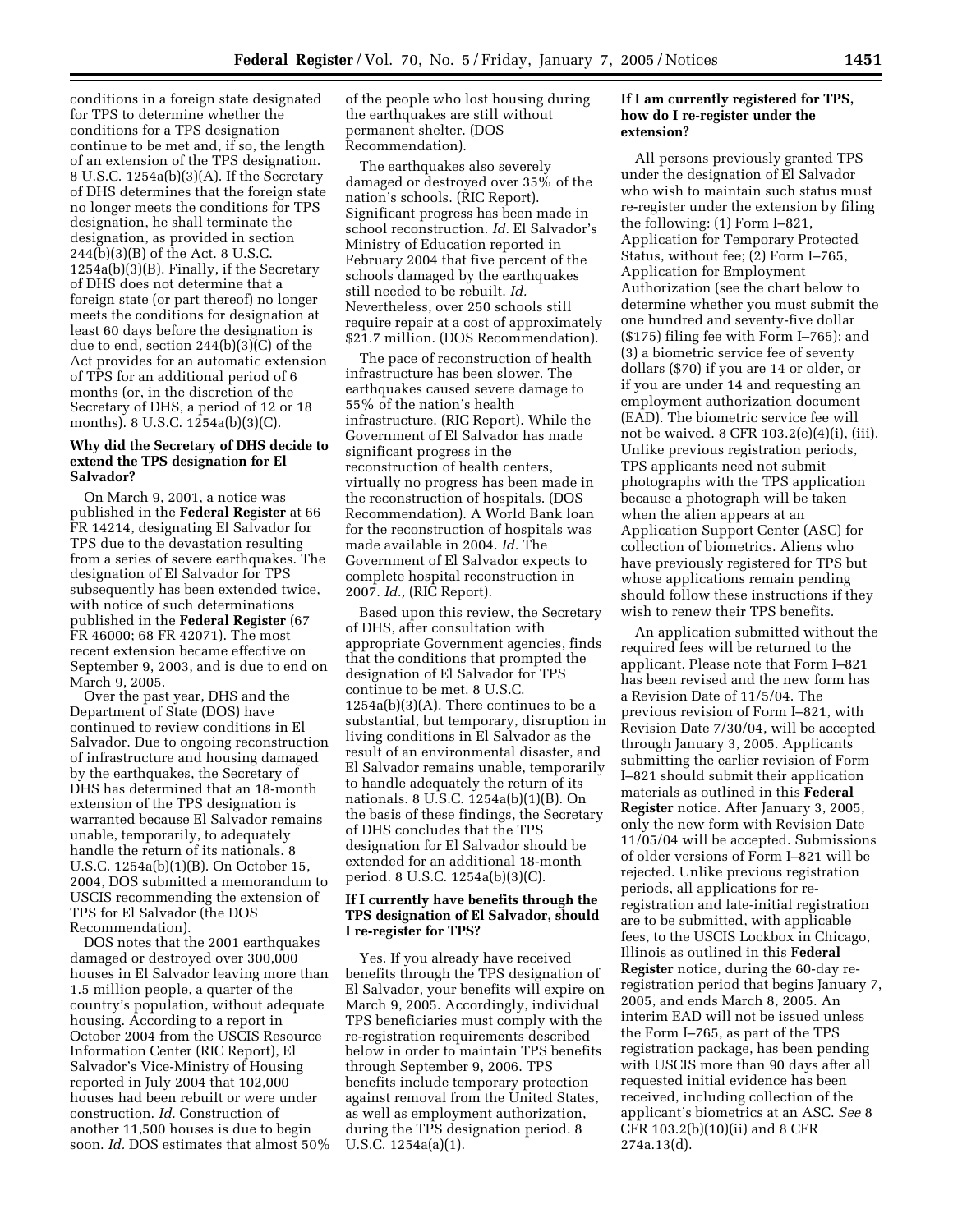# **Where can I obtain a copy of the new Form I–821 dated 11/5/04?**

TPS forms are available from the tollfree USCIS Forms line, 1–800–870– 3676, from your local USCIS district office, or from the USCIS Web site: *http://uscis.gov.*

# **Who must submit the \$175 filing fee for the Form I–765?**

Although all re-registrants must submit the Form I–765, those reregistrants and aliens renewing an EAD, regardless of age, must submit the \$175 filing fee or a properly documented fee waiver request pursuant to 8 CFR 244.20. Persons between the ages of 14

and 65 (inclusive) filing under the late initial registration provisions who are requesting an EAD must also submit the \$175 fee or a fee waiver request pursuant to 8 CFR 244.20. Aliens who are submitting Form I–765 only for datagathering purposes (as explained in the chart below) are not required to submit a \$175 filing fee, nor are they required to submit a fee waiver request.

| lf:                                                                                                                             | Then:                                                                                                                                                                      |
|---------------------------------------------------------------------------------------------------------------------------------|----------------------------------------------------------------------------------------------------------------------------------------------------------------------------|
| You are re-registering for or renewing a TPS-related EAD, regardless<br>of your age.                                            | You must complete and file the Form I-765, Application for Employ-<br>ment Authorization, with the \$175 fee or a fee waiver request in ac-<br>cordance with 8 CFR 244.20. |
|                                                                                                                                 | You must complete and file Form I-765 (for data-gathering purposes<br>only) with no fee. <sup>1</sup>                                                                      |
| You are applying for a TPS-related EAD under the late initial registra-<br>tion provisions and are under age 14 or over age 65. | You must complete and file Form I-765 (for data-gathering purposes<br>only) with no fee.                                                                                   |

1An applicant who does not want an EAD does not need to submit the \$175 fee, but must complete and submit Form I–765 for data-gathering purposes.

## **Who must submit the \$70 biometric service fee?**

All aliens 14 years of age and older who are re-registering for TPS, renewing temporary treatment benefits, or late initial registering must submit the \$70 biometric service fee. In addition, any applicant under the age of 14 choosing to apply for an EAD must submit the \$70 biometric service fee, as a photograph, signature, and fingerprint are required to produce the EAD. The biometric service fee will not be waived. 8 CFR 103.2(e)(4)(i), (iii).

## **Where should an applicant submit his or her application to re-register, late initial register, or renew temporary treatment benefits?**

If you are re-registering and have previously filed with the Vermont Service Center, the Form I–821, Form I– 765, fees, and all supporting documentation should be filed at the USCIS Chicago Lockbox at: U.S. Citizenship and Immigration Services, P.O. Box 6943, Chicago, IL 60680–6943.

Or, for non-United States Postal Service (USPS) deliveries: U.S. Citizenship and Immigration Services, Attn: TPS/VSC, 427 S. LaSalle—3rd Floor, Chicago, IL 60605.

If you are re-registering and have previously filed with either the California Service Center, Texas Service Center, or Nebraska Service Center or if you are filing a late initial registration, the Form I–821, Form I–765, fees, and all supporting documentation should be filed at the USCIS Chicago Lockbox at: U.S. Citizenship and Immigration Services, Attn: TPS El Salvador, P.O. Box 87583, Chicago, IL 60680–0583.

Or, for non-United States Postal Service (USPS) deliveries: U.S. Citizenship and Immigration Services, Attn: TPS El Salvador, 427 S. LaSalle— 3rd Floor, Chicago, IL 60605.

Please note that this is not the location where you have submitted your forms during previous re-registration periods. Also, there are two different P.O. Boxes listed. Failure to use the appropriate P.O. Box may delay processing your TPS application. Aliens re-registering or late initial registering for TPS under the designation of El Salvador should not send their TPS forms and fees directly to a USCIS Service Center or district office. Failure to follow these instructions may delay processing of your TPS application.

Aliens re-registering for TPS under the designation of El Salvador during the re-registration period from January 7, 2005, to March 8, 2005, may file the Form I–821, I–765 and fees electronically by using E-filing at the USCIS Web site, *www.uscis.gov.* In order to properly re-register using Efiling, aliens must start the electronic filing with Form I–821, and the system will then link the alien to Form I–765 once Form I–821 is complete. Aliens reregistering for TPS after March 8, 2005, or aliens late initial registering may not file electronically, and must send their application materials to the USCIS Chicago Lockbox. Failure to follow these instructions may result in an incomplete filing and delay processing of your TPS application.

#### **Who is eligible to receive an automatic extension of his or her EAD from March 9, 2005 to September 9, 2005?**

To receive an automatic extension of his or her EAD, an individual must be

a national of El Salvador (or an alien having no nationality who last habitually resided in El Salvador) who has applied for and received an EAD under the TPS designation of El Salvador and who has not had TPS withdrawn or denied. This automatic extension is limited to EADs issued on either Form I–766, Employment Authorization Document, or Form I– 688B, Employment Authorization Card, bearing an expiration date of March 9, 2005. The EAD must also be either (1) a Form I–766 bearing the notation ''A– 12'' or ''C–19'' on the face of the card under ''Category'' or (2) a Form I–688B bearing the notation  $"274a.12(a)(12)"$  or " $274a.12(c)(19)$ " on the face of the card under ''Provision of Law.''

# **What documents may a qualified individual show to his or her employer as proof of employment authorization and identity when completing Form I– 9, Employment Eligibility Verification?**

For completion of the Form I–9 at the time of hire or re-verification, qualified individuals who have received a 6 month extension of their EADs by virtue of this **Federal Register** notice may present to their employer a TPS-based EAD as proof of identity and employment authorization until September 9, 2005. To minimize confusion over this extension at the time of hire or re-verification, qualified individuals may also present to their employer a copy of this **Federal Register** notice regarding the automatic extension of employment authorization documentation to September 9, 2005. In the alternative, any legally acceptable document or combination of documents listed in List A, List B, or List C of the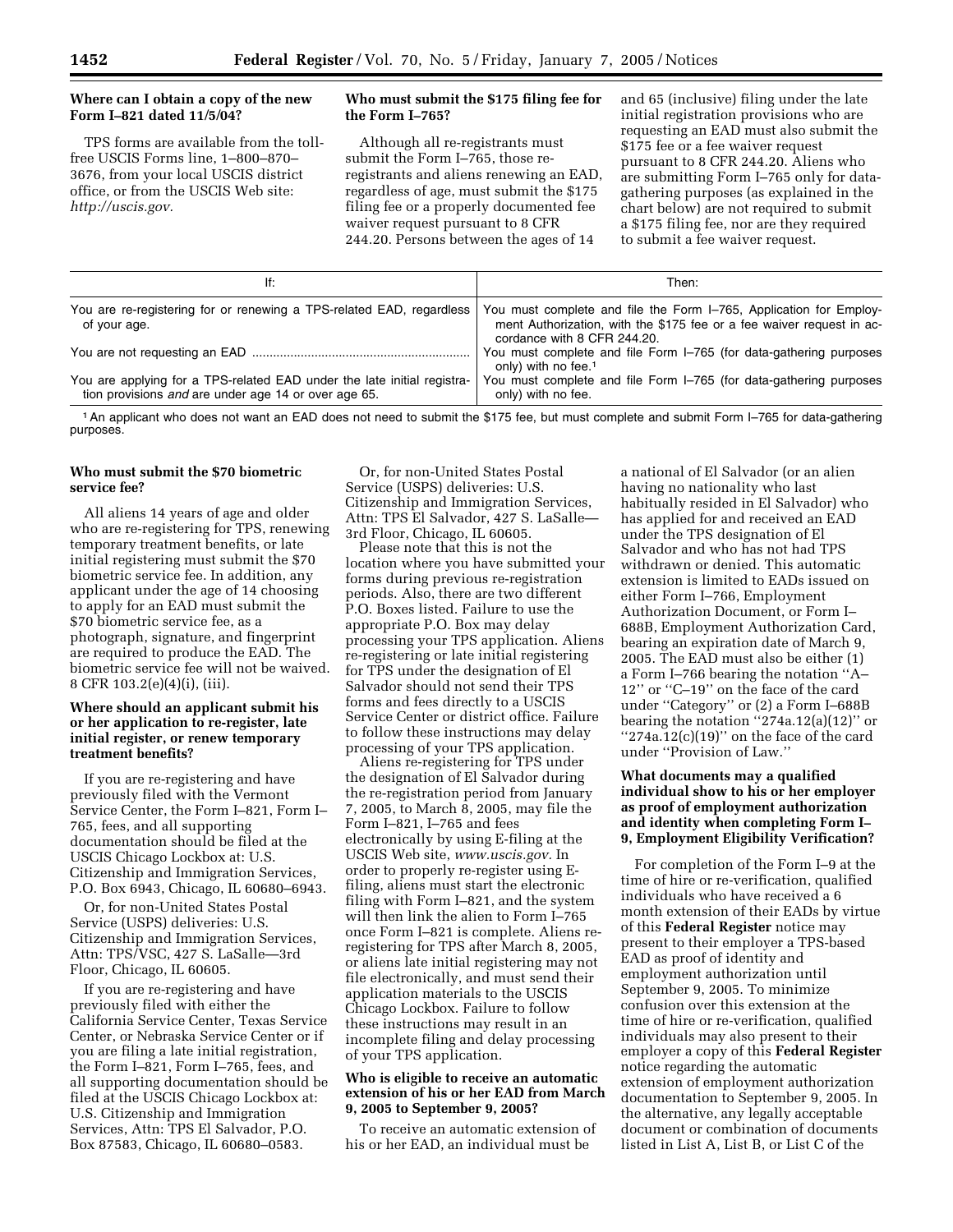Form I–9 may be presented as proof of identity and employment eligibility; it is the choice of the employee.

## **How may employers determine whether an EAD has been automatically extended through September 9, 2005 and is therefore acceptable for completion of the Form I–9?**

For purposes of verifying identity and employment eligibility or re-verifying employment eligibility on the Form I–9 until September 9, 2005, employers of Salvadoran TPS beneficiaries whose EADs have been automatically extended by this notice must accept such EAD if presented. An EAD that has been automatically extended by this notice to September 9, 2005 will actually contain an expiration date of March 9, 2005, and must be either (1) a Form I–766 bearing the notation "A-12" or "C-19" on the face of the card under ''Category,'' or (2) a Form I–688B bearing the notation ''274a.12(a)(12)'' or ''274a.12(c)(19)'' on the face of the card under ''Provision of Law.'' New EADs or extension stickers showing the September 9, 2005 expiration date will not be issued.

Employers should not request proof of Salvadoran citizenship. Unless put on notice that an employee is unauthorized to work, employers presented with an EAD that has been extended pursuant to this **Federal Register** notice, if it appears to be genuine and appears to relate to the employee, should accept the EAD as a valid ''List A'' document and should not ask for additional Form I–9 documentation. This action by the Secretary of DHS through this **Federal Register** notice does not affect the right of an employee to present any legally acceptable document as proof of identity and eligibility for employment.

Employers are reminded that the laws prohibiting unfair immigration-related employment practices remain in full force and that this notice does not supersede or in any way limit applicable employment verification rules and policy guidance. For questions, employers may call the USCIS Office of Business Liaison Employer Hotline at 1–800–357–2099 to speak to a USCIS representative. Also, employers may call the U.S. Department of Justice Office of Special Counsel for Immigration Related Unfair Employment Practices (OSC) Employer Hotline at 1–800–255–8155 or 1–800– 362–2735 (TDD). Employees or applicants may call the OSC Employee Hotline at 1–800–255–7688 or 1–800– 237–2515 (TDD) for information regarding the automatic extension. Additional information is available on the OSC Web site at *http:// www.usdoj.gov/crt/osc/index.html.*

# **Does TPS lead to lawful permanent residence?**

No. TPS is a temporary benefit that does not lead to lawful permanent residence or by itself confer any other immigration status. 8 U.S.C. 1254a(e), (f)(1), (h). When a country's TPS designation is terminated, TPS beneficiaries will maintain the same immigration status they held prior to TPS (unless that status has since expired or been terminated), or any other status they may have acquired while registered for TPS. Accordingly, if an alien held no lawful immigration status prior to being granted TPS and did not obtain any other status during the TPS period, he or she will revert to unlawful status upon the termination of the TPS designation. Once the Secretary determines that a TPS designation should be terminated, aliens who had TPS under that designation are expected to plan for their departure from the United States and may wish to apply for immigration benefits for which they may be eligible.

# **May I apply for another immigration benefit while registered for TPS?**

Yes. Registration for TPS does not prevent you from applying for another non-immigrant status, from filing for adjustment of status based on an immigrant petition, or from applying for any other immigration benefit or protection. 8 U.S.C. 1254a(a)(5). For the purposes of change of nonimmigrant status and adjustment of status, an alien is considered as being in, and maintaining, lawful status as a nonimmigrant during the period in which the alien is granted TPS. 8 U.S.C. 1254a(f)(4).

# **How does an application for TPS affect my application for asylum or other immigration benefits?**

An application for TPS does not affect an application for asylum or any other immigration benefit. Denial of an application for asylum or any other immigration benefit does not affect an applicant's TPS eligibility, although the grounds for denying one form of relief may also be grounds for denying TPS. For example, a person who has been convicted of a particularly serious crime is not eligible for asylum or TPS. 8 U.S.C. 1158(b)(2)(A)(ii); 8 U.S.C. 1254a(c)(2)(B)(ii).

# **Does this extension allow nationals of El Salvador (or aliens having no nationality who last habitually resided in El Salvador) who entered the United States after February 13, 2001, to file for TPS?**

No. This is a notice of an extension of the TPS designation of El Salvador, not a notice re-designating El Salvador for TPS. An extension of a TPS designation does not change the required dates of continuous residence and continuous physical presence in the United States. This extension does not expand TPS availability to those beyond the current TPS eligibility requirements for El Salvador. To be eligible for benefits under this extension, nationals of El Salvador (or aliens having no nationality who last habitually resided in El Salvador) must have continuously resided in the United States since February 13, 2001, and been continuously physically present in the United States since March 9, 2001, the date of the initial designation of TPS for El Salvador.

# **Are certain aliens ineligible for TPS?**

Yes. There are certain criminal and terrorism-related inadmissibility grounds that render an alien ineligible for TPS. 8 U.S.C. 1254a(c)(2)(A)(iii). Further, aliens who have been convicted of any felony, or two or more misdemeanors, committed in the United States are ineligible for TPS under section  $244(c)(2)(B)$  of the Act, 8 U.S.C. 1254a(c)(2)(B), as are aliens described in the bars to asylum in section 208(b)(2)(A) of the Act, 8 U.S.C.  $1158(b)(2)(A)$ .

#### **What is late initial registration?**

Some persons may be eligible for late initial registration under 8 U.S.C. 1254a(c)(1)(A)(iv) and 8 CFR 244.2(f)(2) and (g). To apply for late initial registration an applicant must:

(1) Be a national of El Salvador (or alien who has no nationality and who last habitually resided in El Salvador);

(2) Have continuously resided in the United States since February 13, 2001;

(3) Have been continuously physically present in the United States since March 9, 2001; and

(4) Be both admissible as an immigrant, except as provided under section 244(c)(2)(A) of the Act, and not ineligible under section 244(c)(2)(B) of the Act.

Additionally, the applicant must be able to demonstrate that during the initial registration period (from March 9, 2001 to September 9, 2002), he or she:

(1) Was a nonimmigrant or had been granted voluntary departure or any relief from removal;